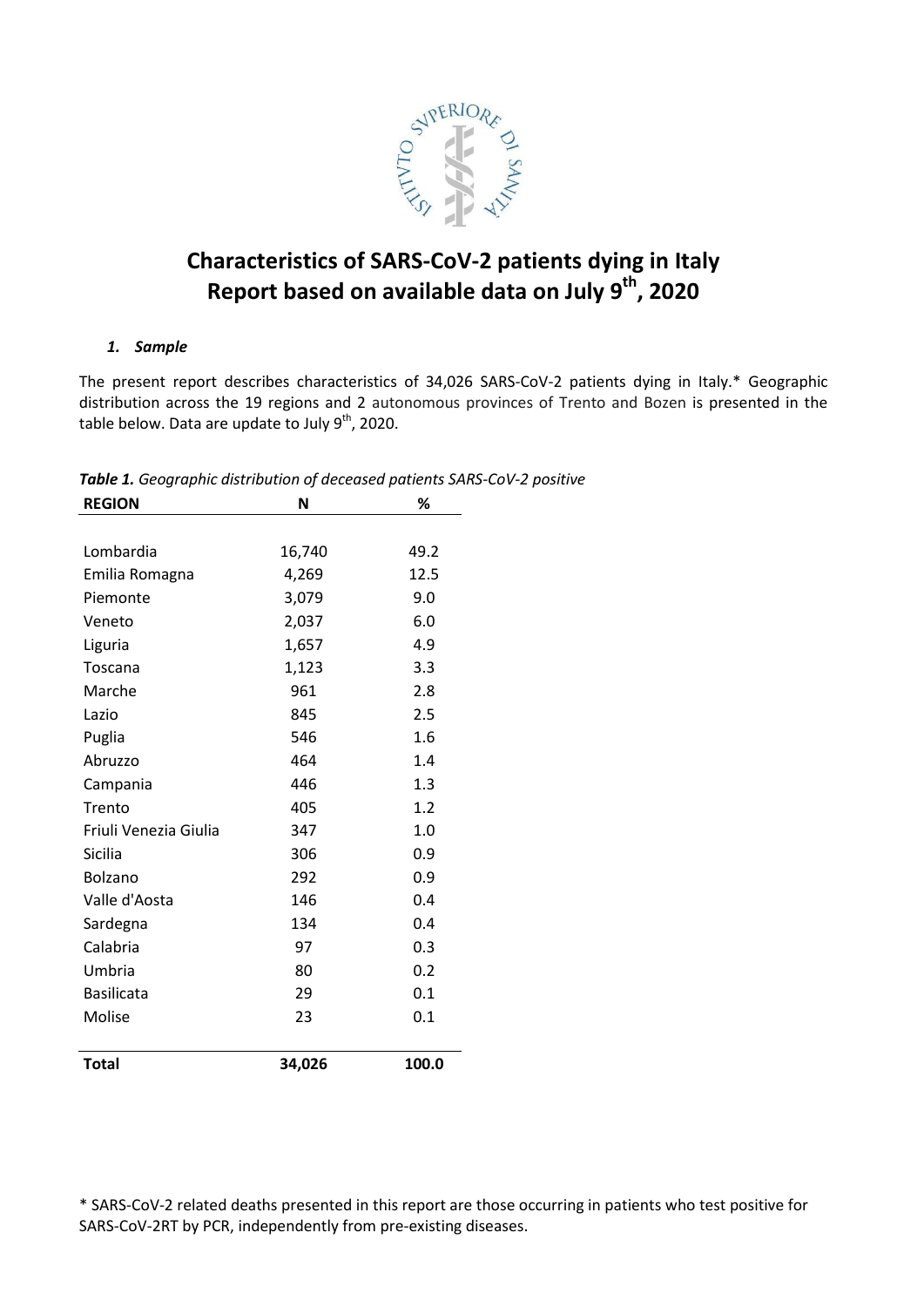# *2. Demographics*

Mean age of patients dying for SARS-CoV-2 infection was 80 years (median 82, range 0-100, IQR 74 -88). Women were 14,359 (42.2%). *Figure 1* shows that median age of patients dying for SARS-CoV-2 infection was 20 years higher as compared with the national sample diagnosed with SARS-CoV-2 infection (median age 61 years). *Figure 2* shows the absolute number of deaths by age group. Women dying for SARS-CoV-2 infection had an older age than men (median age women 85 - median age men 79).



*Figure 1. Median age of patients with SARS-CoV-2 infection and SARS-CoV-2 positive deceased patients*

*Figure 2. Absolute number of deaths by age group*

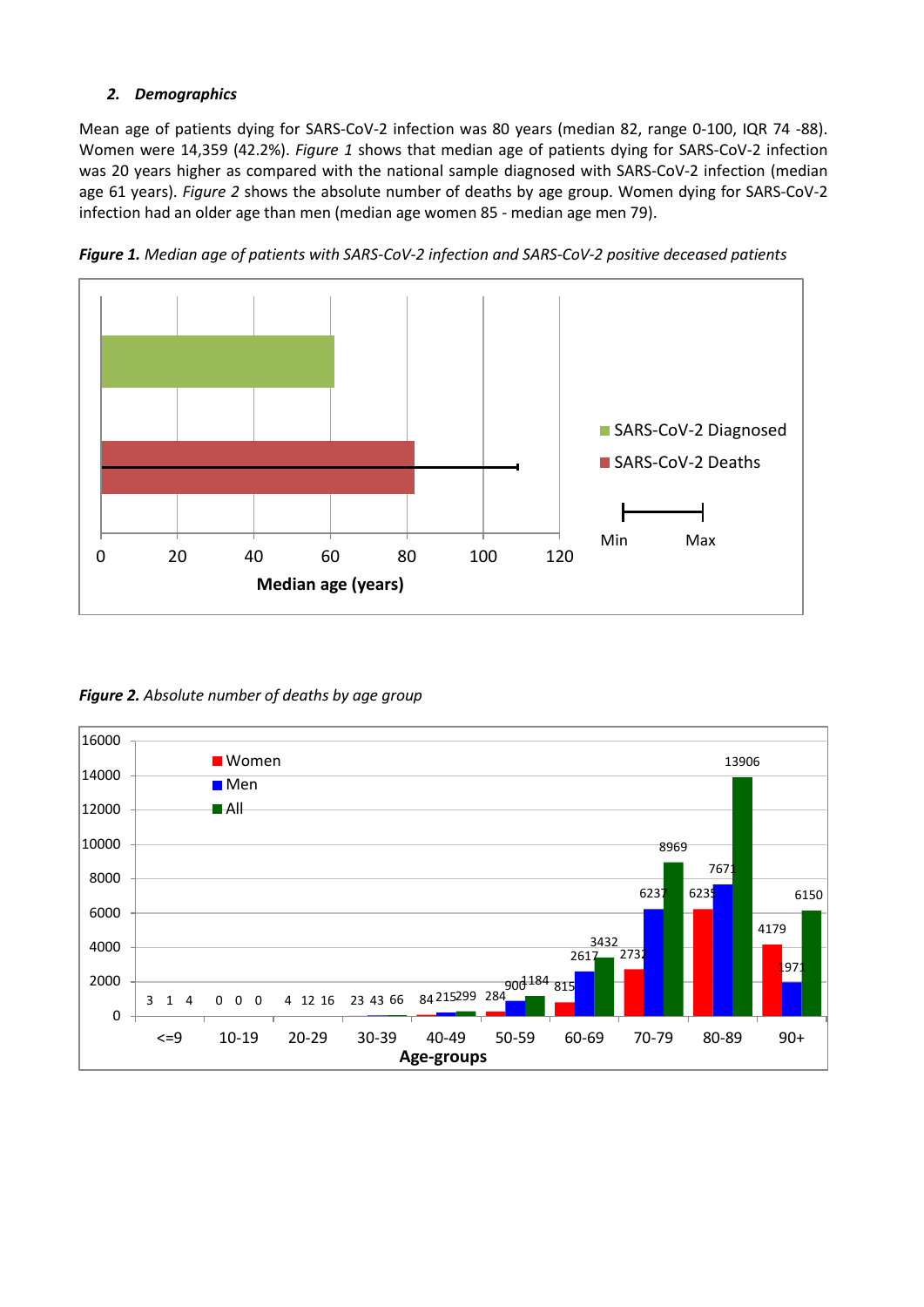# *3. Pre-existing conditions*

*Table 2* presents most common comorbidities diagnosed before SARS-CoV-2 infection. Data on diseases were based on chart review and was available on 3,857 patients dying in-hospital for whom it was possible to analyse clinic charts. Mean number of diseases was 3.3 (median 3, SD 2.0). Overall, 4.0% of the sample presented with a no comorbidities, 14.0% with a single comorbidity, 20.6% with 2, and 61.4% with 3 or more.

Before hospitalization, 22% of SARS-CoV-2 positive deceased patients followed ACE-inhibitor therapy and 15% angiotensin receptor blockers-ARBs therapy. This information can be underestimated because data on drug treatment before admission were not always described in the chart.

| <b>Diseases</b>                                        | $\boldsymbol{N}$ | %    |
|--------------------------------------------------------|------------------|------|
| Ischemic heart disease                                 | 1067             | 27.7 |
| <b>Atrial Fibrillation</b>                             | 886              | 23.0 |
| <b>Heart failure</b>                                   | 611              | 15.8 |
| <b>Stroke</b>                                          | 400              | 10.4 |
| Hypertension                                           | 2555             | 66.2 |
| Type 2-Diabetes                                        | 1149             | 29.8 |
| Dementia                                               | 719              | 18.6 |
| COPD (Chronic Obstructive<br><b>Pulmonary Disease)</b> | 648              | 16.8 |
| Active cancer in the past 5 years                      | 620              | 16.1 |
| Chronic liver disease                                  | 167              | 4.3  |
| Chronic renal failure                                  | 784              | 20.3 |
| <b>Dialysis</b>                                        | 76               | 2.0  |
| Respiratory failure                                    | 204              | 5.3  |
| <b>HIV</b> Infection                                   | $\overline{7}$   | 0.2  |
| Autoimmune diseases                                    | 150              | 3.9  |
| <b>Obesity</b>                                         | 419              | 10.9 |
| <b>Number of comorbidities</b>                         |                  |      |
| 0 comorbidities                                        | 153              | 4.0  |
| 1 comorbidity                                          | 541              | 14.0 |
| 2 comorbidities                                        | 796              | 20.6 |
| 3 comorbidities and over                               | 2367             | 61.4 |

*Table 2. Most common comorbidities observed in SARS-CoV-2 positive deceased patients*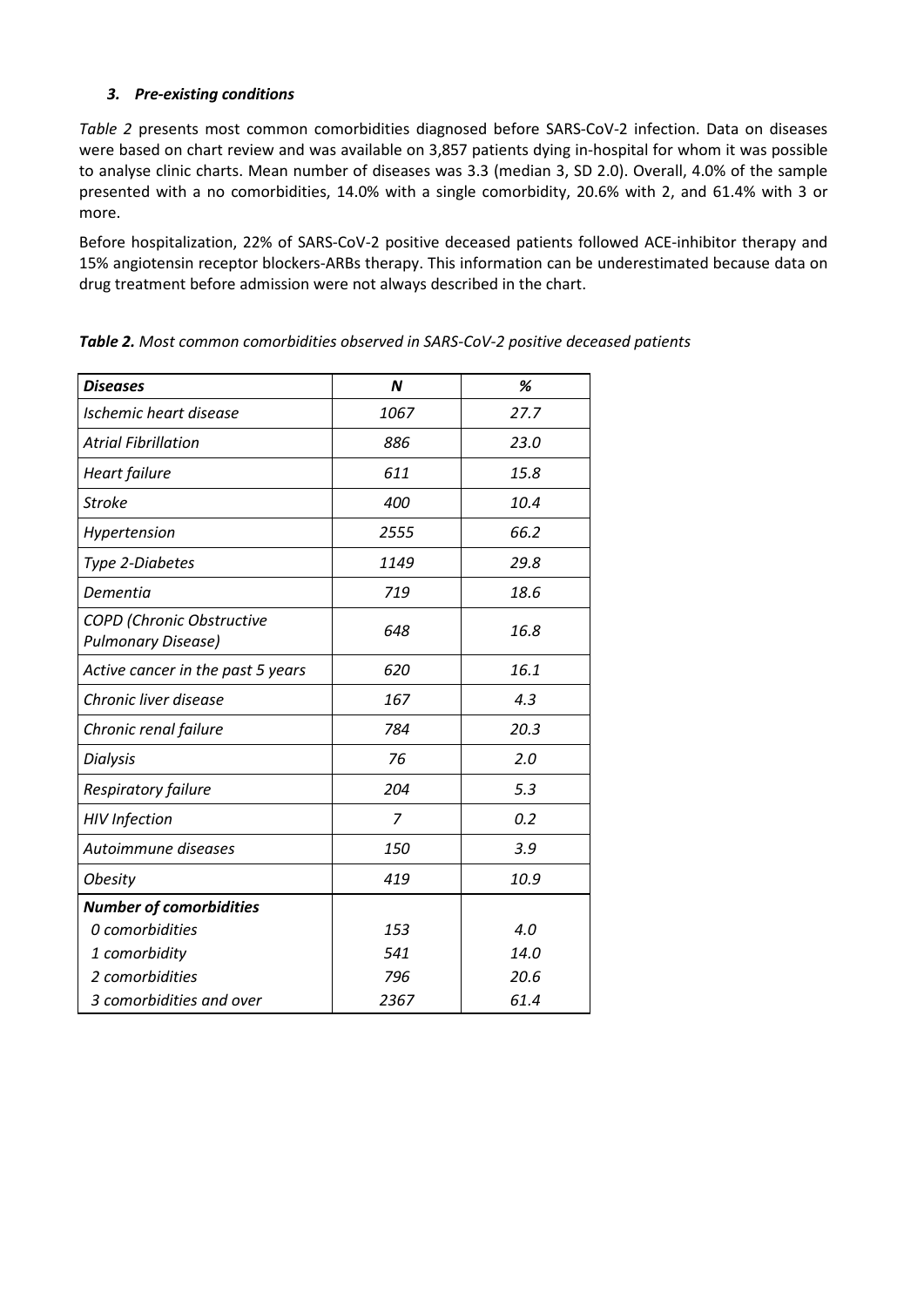*Table 3* presents the most common pre-existing chronic pathologies in patients who died, separately in men  $(n = 2.522)$  and women  $(n = 1.335)$ . The average number of pathologies observed in women is 3.5 (median 3, Standard Deviation 1.9). In men the average number of pathologies observed is 3.3 (median 3, Standard Deviation 2.0).

**Women Men**

| <b>Diseases</b>                                               | $\boldsymbol{N}$ | %    | $\boldsymbol{N}$ | %    |
|---------------------------------------------------------------|------------------|------|------------------|------|
| Ischemic heart disease                                        | 289              | 21.6 | 778              | 30.8 |
| <b>Atrial Fibrillation</b>                                    | 328              | 24.6 | 558              | 22.1 |
| <b>Heart Failure</b>                                          | 247              | 18.0 | 364              | 14.2 |
| <b>Stroke</b>                                                 | 141              | 10.6 | 259              | 10.3 |
| Hypertension                                                  | 906              | 67.9 | 1649             | 65.4 |
| Type 2-Diabetes                                               | 372              | 27.9 | 777              | 30.8 |
| Dementia                                                      | 362              | 27.1 | 357              | 14.2 |
| <b>COPD</b> (Chronic Obstructive<br><b>Pulmonary Disease)</b> | 172              | 12.9 | 476              | 18.9 |
| Active cancer in the past 5 years                             | 213              | 16.0 | 407              | 16.1 |
| Chronic liver disease                                         | 44               | 3.3  | 123              | 4.9  |
| Chronic renal failure                                         | 249              | 18.7 | 535              | 21.2 |
| <b>Dialysis</b>                                               | 24               | 1.8  | 52               | 2.1  |
| Respiratory failure                                           | 73               | 5.5  | 131              | 5.2  |
| <b>HIV</b> Infection                                          | 0                | 0.0  | $\overline{7}$   | 0.3  |
| Autoimmune diseases                                           | 77               | 5.8  | 73               | 2.9  |
| <b>Obesity</b>                                                | 147              | 11.0 | 272              | 10.8 |
| <b>Number of comorbidities</b>                                |                  |      |                  |      |
| 0 comorbidities                                               | 34               | 2.5  | 119              | 4.7  |
| 1 comorbidity                                                 | 171              | 12.8 | 370              | 14.7 |
| 2 comorbidities                                               | 273              | 20.4 | 523              | 20.7 |
| 3 comorbidities and over                                      | 857              | 64.2 | 1510             | 59.9 |

# *Table 3. Most common comorbidities observed in SARS-CoV-2 positive deceased patients by gender*

# *4. Diagnosis of hospitalization*

In 91.8% of hospitalizations, conditions (e.g. pneumonia, respiratory failure) or symptoms (e.g. fever, dyspnoea, cough) compatible with SARS-CoV-2 were mentioned. In 290 cases (8.2% of cases) the diagnosis of hospitalization was not related to the infection. In 43 cases the diagnosis of hospitalization concerned exclusively neoplastic pathologies, in 100 cases cardiovascular pathologies (for example Acute Myocardial Infarction-AMI, heart failure, stroke), in 39 cases gastrointestinal pathologies (for example cholecystitis, perforation of the intestine, intestinal obstruction, cirrhosis), in 108 cases other pathologies.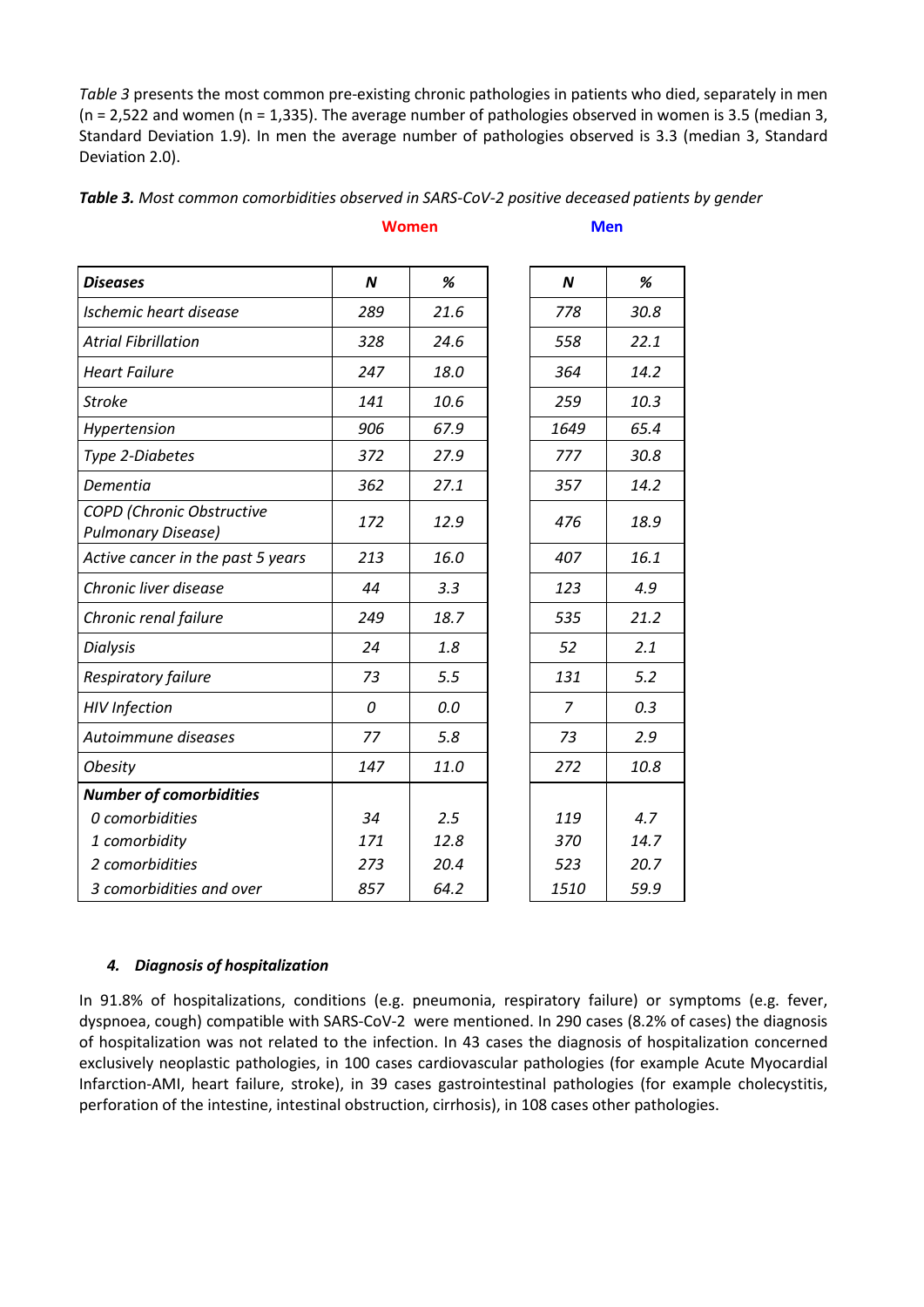# *5. Symptoms*

*Figure 3* shows symptoms most commonly observed at hospital admission. Fever, dyspnoea and cough were the most commonly observed symptoms, while diarrhoea and [haemoptysis](https://context.reverso.net/translation/english-italian/Hemoptysis) were less commonly observed. Overall, 6.4% of patients did not present any symptoms at hospital admission.



*Figure 3. Most common symptoms observed in SARS-CoV-2 positive deceased patients*

#### *6. Acute conditions*

**Acute Respiratory Distress syndrome was observed in the majority of patients** (**96.0% of cases**), followed by acute renal failure (22.6%). Superinfection was observed in 15.3% and acute cardiac injury in 10.7% of cases.

#### *7. Treatments*

Antibiotics were used by 86.0% of patients during hospital stay, while less used were antivirals (58.9%) and corticosteroids (40.0%). Concomitant use of these 3 treatments was observed in 24.4% of cases.

Out of SARS-CoV-2 positive deceased patients, 4.3% were treated with Tocilizumab during hospitalization.